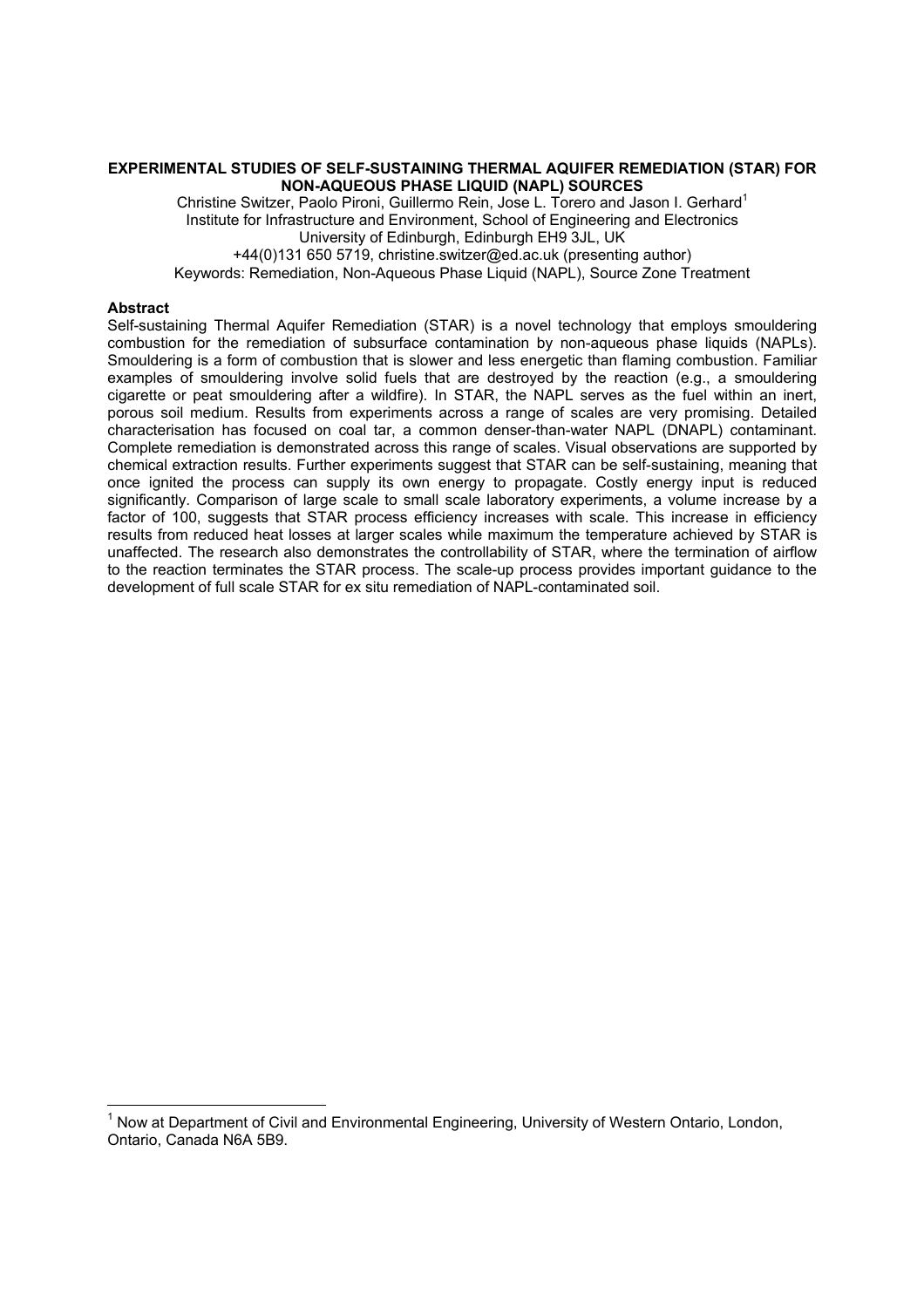## **Introduction**

Nonaqueous phase liquids (NAPLs), such as chlorinated solvents, creosote, and coal tar, are a class of organic, hydrophobic compounds that are among the most frequently occurring, most hazardous, and most recalcitrant contaminants present in the subsurface throughout the industrialized world [1]. NAPLs typically occupy between 5% and 75% of the pore space in unconsolidated soils at sites where inappropriate disposal activities occurred. The remediation of land contaminated by NAPLs is a decadesold problem that no single solution has been able to address effectively [1-5]. Several different types of technologies have been developed to address this contamination. Some are successful in limited circumstances or at substantial cost [4,5]. In general, robust and cost effective solutions to highly recalcitrant compounds such as coal tar remain elusive.

The proposed NAPL remediation approach utilizes NAPL destruction by self-sustaining smouldering combustion. Combustion is the exothermic conversion of a carbon-based compound (i.e., fuel) to (primarily) carbon dioxide and water. Combustion of NAPL-contaminated soil is conventionally achieved by incineration, which utilizes 'flame combustion' (i.e., gasification of the fuel and burning in the gas phase). Incineration requires the continuous addition of energy and supplemental fuel, resulting in substantial treatment costs. In contrast, 'smouldering combustion' is the flameless burning of a condensed (i.e., solid or liquid) fuel that derives heat from surface oxidation reactions [6]. It generally burns through a wide range of temperatures, is oxygen deficient, spreads slowly and can infiltrate deep into a porous domain. It involves processes related to fluid flow, heat transfer and heterogeneous chemical reactions. Familiar examples of smouldering include a lit cigarette, smouldering polyurethane foam in furniture, and a peat fire; in all these cases the porous solid matrix is the fuel for the combustion reaction. STAR takes advantage of the ability of a liquid fuel to smoulder within an inert porous matrix (i.e., soil); the smouldering of liquids is relatively unstudied.

Many common NAPL pollutants, for example trichloroethylene (TCE), tetrachloroethylene (PCE), 1,1 dichloroethene (DCE) and coal tar, have theoretical heats of combustion comparable to that of wood and in excess of other wastes that are burnt successfully in other industries. When NAPL is embedded in soil, the soil acts as an insulator so as to conserve heat generated by the smouldering NAPL, which maximizes heat transfer to the unburnt NAPL. As a result, a single ignition can initiate a propagating, selfsustaining smouldering reaction through the contaminated soil pack without the addition of any outside fuel. Soil remediation is effected by the NAPL destruction that occurs in the process. The lack of ongoing chemical or energy addition and the absence of the need to treat recovered liquids suggest that STAR may be cost effective.

Self-sustaining thermal aquifer remediation (STAR) is a novel, patent-pending (UK Application 0525193.9 and International Application PCT/GB2006/004591) remediation technology that is being developed to use smouldering combustion to remediate NAPL-contaminated soils and sediments. In this paper, a select number of initial experiments are reported to demonstrate the potential of STAR. This paper focuses on the effect of scale as STAR proceeds from beaker to column to drum experiments as steps towards full field scale application.

#### **Experimental**

Coal tar, the focus of the experiments presented in this paper, is a common pollutant in the industrialized world and is typically found as a tarry waste at locations of former manufactured gas plants. Coal tar is a DNAPL that exhibits significant exothermic potential, relatively high viscosity and low-to-moderate volatility. Coal tar is a complex mixture of hydrocarbons that is formed as a by-product of coal refining processes. As each process is different, the composition of coal tar can vary widely. Common constituents include benzene, toluene, phenols and polycyclic aromatic hydrocarbons (PAHs), all of which are toxic and many of which may be carcinogenic.

For the beaker, column, and drum experiments presented, an artificial waste was employed to ensure homogeneity and reproducibility. Industrial coal tar (Coppers UK Ltd, UK) was thoroughly mixed with coarse sand (Leighton Buzzard 8/16, WBB Minerals Ltd, UK) in batches. For the beaker and column experiments, a single batch was prepared with target concentrations of 0.07 kg coal tar / kg sand for an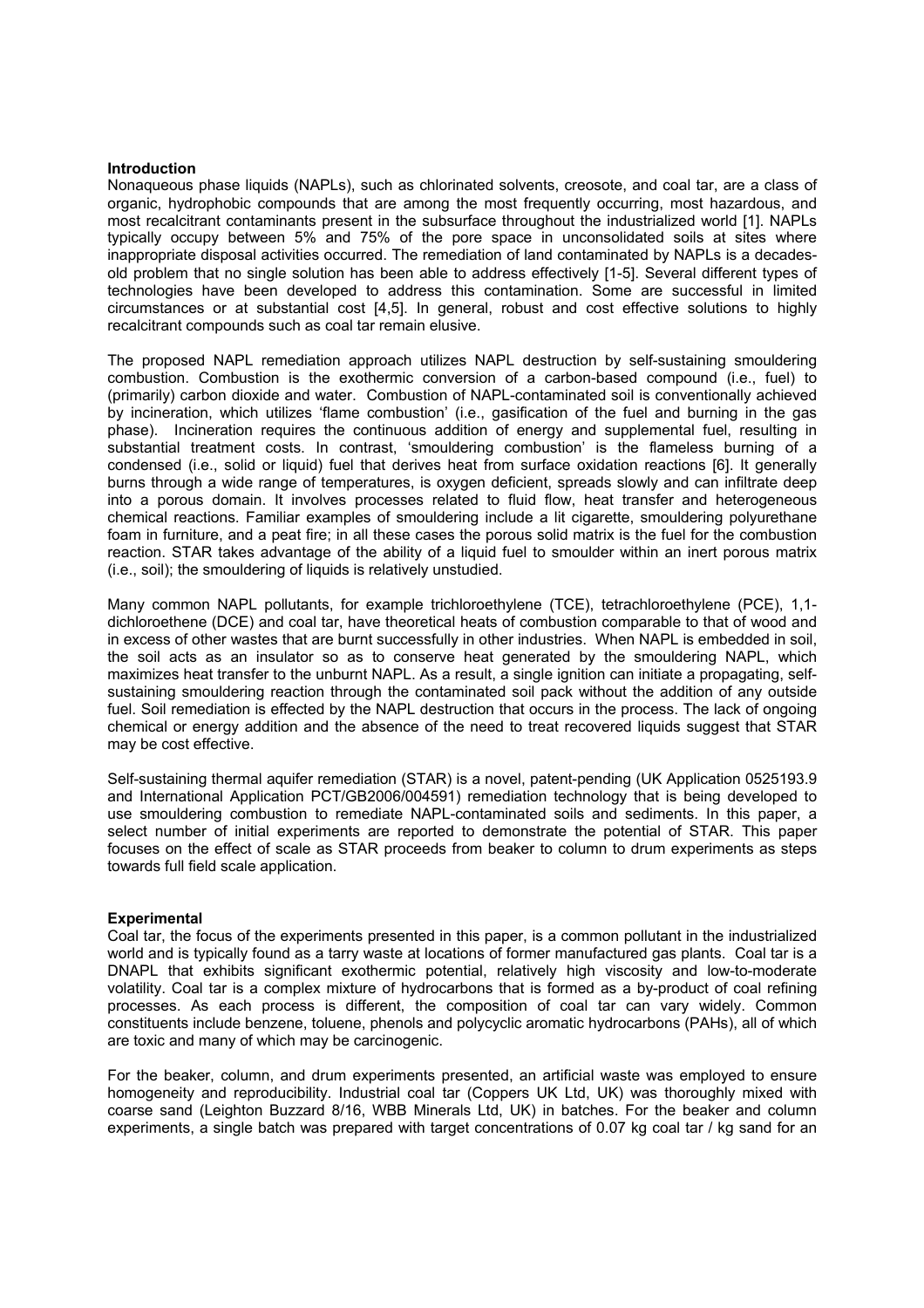approximate saturation of 25% (resulting in a coal tar mass of 0.12 kg/m<sup>3</sup> of sample). For each drum experiment, three separate batches were combined, with a resulting saturation of approximately 19%  $(0.09 \text{ kg/m}^3)$ .

Small and intermediate laboratory scale experiments were conducted in quartz glass beakers (Figure 1). The diameter of the beaker was 11cm and the height of the contaminated soil pack was 5cm, for a total volume of contaminated soil of 475 $cm<sup>3</sup>$ . The diameter of the column was 14 cm and the height of the contaminated sand pack was 10 cm, for a total volume of contaminated soil of 1040cm<sup>3</sup>. An air injection device was placed in the bottom of the apparatus and covered in a thin layer of clean sand. An ignition device was placed on top of the clean sand. The contaminated sand mixture was placed on top of the ignition device. The contaminated soil was covered with a final layer of clean sand. Thermocouples were placed at 1cm intervals along the centreline throughout the soil in the apparatus. This experimental setup is similar to those used to study smouldering in other disciplines [6].



**Figure 1.** Schematic diagram of experimental setup including soil packing and approximate equipment placement; thermocouple number and placement varied with experimental scale

The ídrumí experiment was conducted in a 330L steel chemical drum (Greif UK Ltd, UK) with an outer diameter of 63.5cm, a height of 53cm and a total volume of contaminated soil of 163,000cm<sup>3</sup>. The drum was filled with 12.5kg of clean sand, followed by an air delivery device, then 12.5 kg sand, then the ignition device, followed by the coal tar/coarse sand mixture emplaced in 1kg increments. A removable ring was placed within the drum during the filling process to fill the outer 2cm with clean sand. Once emplaced, the soil was disturbed using tools to break up any large agglomerates that may have formed. Inconel sheath thermocouples (TC Direct, UK) were placed in the drum between batches initially in 1cm increments but increasing to 5cm increments as distance from the igniters increased. Once all of the contaminated sand was placed in the drum, 75kg of clean sand was placed to absorb any coal tar that might expand with heating as well as aid in filtration of any gas emissions.

In each experiment, air delivery was initiated and the ignition device was activated for a limited duration and then turned off. Temperature profiles at all thermocouples were recorded continuously to monitor the progress of the reaction front. The beaker and column experiments were run to completion (i.e., until STAR self-terminated due to no NAPL remaining). The drum experiment was terminated prior to completion, with the air injection terminated after approximately 360 minutes of operation.

# **Results and Discussion**

# *Extent of Remediation*

In the beaker experiment, the igniter (i.e., energy input) was active for 70 minutes, and the strong STAR reaction was observed to continue for an additional 30 minutes until it self-terminated due to an absence of fuel (i.e., NAPL). Figure 2 shows a representative sample of the contaminated sand before and after the experiment. The contaminated sand was completely remediated to the extent detectable by sight/touch/smell. Gas chromatographic analysis of heated dichloromethane extraction of all organic compounds from the soil confirmed that all coal tar compounds were reduced to below detection limits. This result was confirmed by more than 10 repeats of the beaker experiment.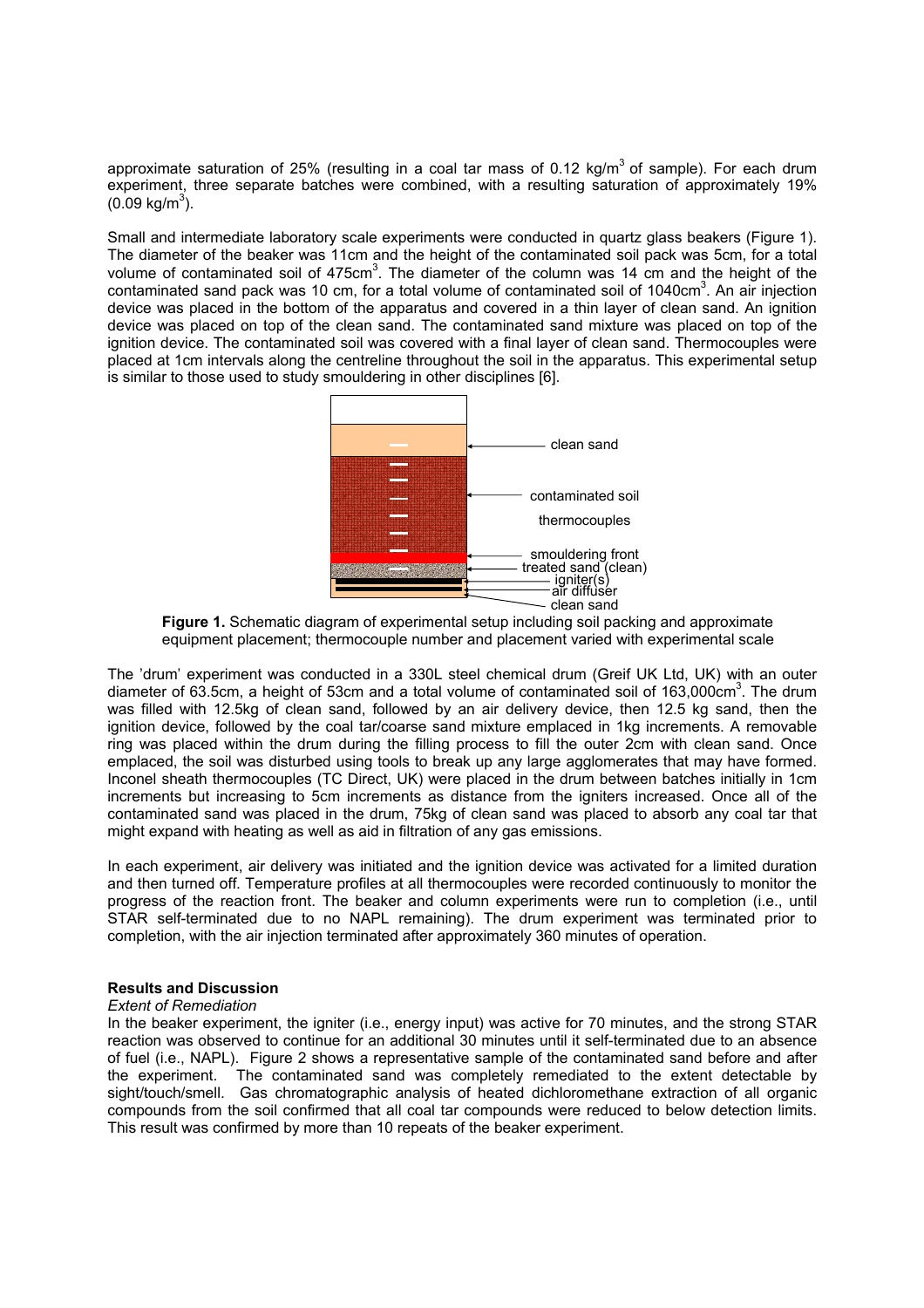

**Figure 2.** Coal tar in coarse sand (a) before treatment by STAR and (b) after treatment by STAR

In the column experiment, the igniter was active for 95 minutes and the STAR reaction was observed to continue for an additional 55 minutes (and was demonstrated to be self-sustaining, as more fully described in the next section). The reaction self-terminated when all the NAPL was destroyed. Excavation of the column revealed completely remediated sand to the same extent as the beaker experiments. Dichloromethane extractions analysed by gas chromatography confirmed these results. Complete remediation was confirmed also by more than 10 repeats of the column experiment.

In the drum experiment, the igniter was active for 360 minutes and the STAR reaction was observed to continue for an additional 180 minutes. The reaction was demonstrated to be self-sustaining. The reaction terminated immediately when airflow was terminated, demonstrating the controllability of the STAR process. Visual inspection during the excavation process offered insight into the stages of the smouldering reaction at various locations throughout the field experiments. Excavation was carried out carefully to correlate the layers of material to the observed temperature profiles. Chemical analysis is pending.

The top layer of initially clean sand showed signs of coal tar expansion (Figure 3(a)). The sand below this 5cm layer appeared clean visually (Figure 3(b)). The reddish colour of the STAR-treated sand may be a result of oxidation of the iron that occurs naturally in this particular sand, a common observation in soils after wildfires [7]. Excavation to the igniters showed two clear paths surrounded by black charred coal tar and coarse sand, suggesting channelling may have been significant in this experiment (Figure 3(c)), an observation that verified the conclusions suggested by the thermocouple data (see next section).



**Figure 3.** Excavation of the prototype field experiments revealed a variety of materials that corresponded well to observed temperature profiles. **(a)** Incomplete smouldering was observed at the top of the clean sand cap, **(b)** cleaned sand was observed through the majority of the sand pack and **(c)** a cone of charred coal tar in sand with two channels of clean sand was observed in the 20cm space above the igniters.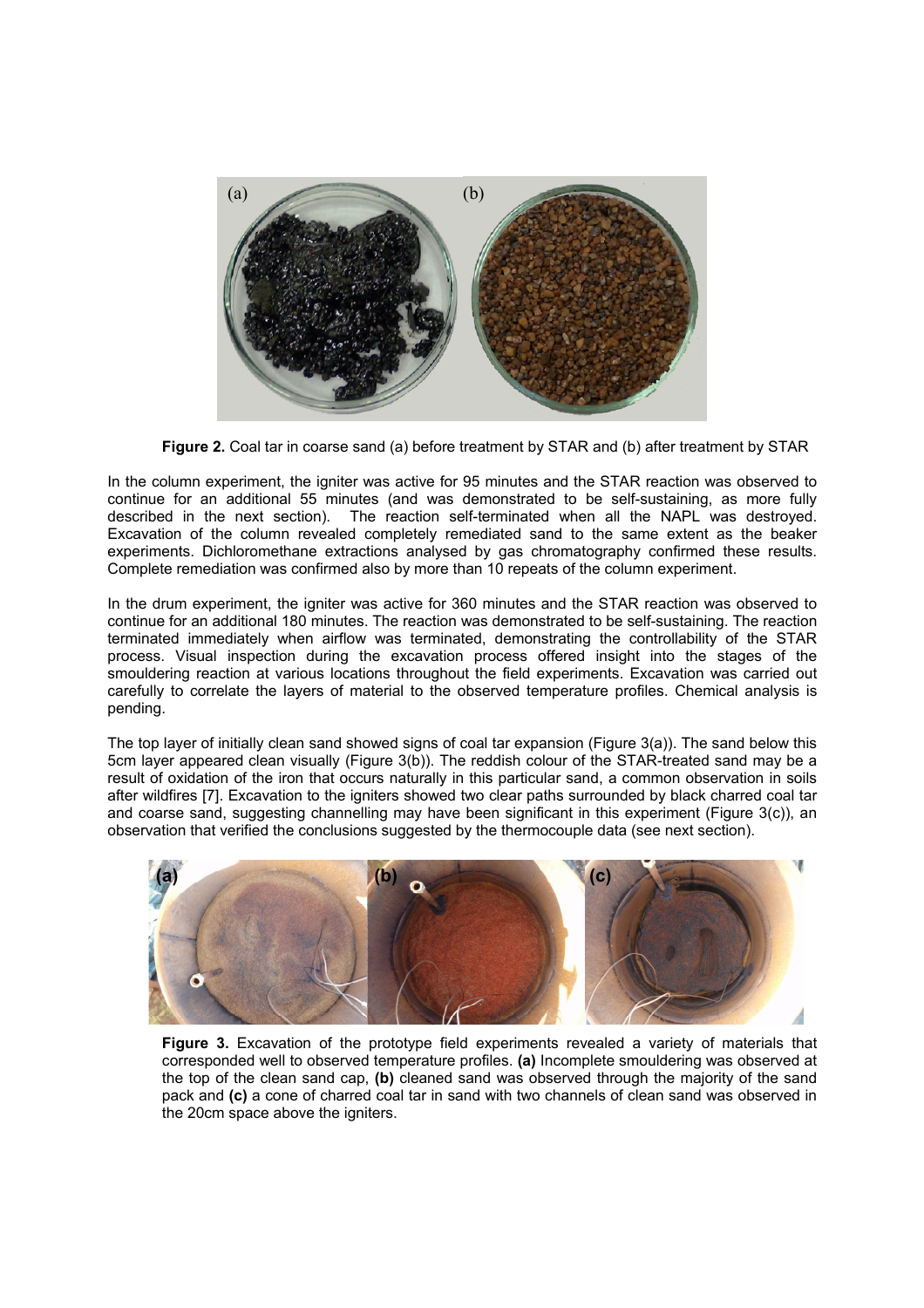These observations suggest that manipulation of the STAR process by the airflow supplied to the smouldering reaction (e.g., decreasing airflow when the front appears to be accelerating and termination of airflow to stop the reaction) has the potential to be used as an operational control during field scale remediation.

## *Self-sustainability*

Typical STAR experiments have temperature profiles similar to the smouldering data shown in Figure 4. Temperatures at each location appear to follow a similar trend. Initially, temperatures increase slowly with time as the soil and coal tar heat endothermically. A sharp transition is observed where temperatures increase at a much faster rate as the STAR process initiates (i.e., NAPL ignition). The peak temperature is reached after ignition. The temperature declines from this maximum as the NAPL fuel is consumed at that location. Similar behaviour is observed at subsequent thermocouple locations as the smouldering front propagates through the contaminated sand pack.

The STAR process seems to become *self-sustaining* when the igniter is switched off and the observed temperatures continue to reach similar maximum values. Declining maximum temperatures may suggest that the reaction may reach extinction at some distance from the igniter. While complete remediation may be observed in the small scale experiment, the smouldering reaction may extinguish and complete remediation may not be achieved in an infinitely tall column of the same diameter. In the intermediate scale laboratory experiment, the smouldering reaction is self-sustaining (Figure 4(a)). The top thermocouple was placed in the clean sand region; a decline in observed temperature is expected at this point.

In the drum experiment, the igniters were turned off and peak temperatures were observed to rise as time and distance from the igniters increased, suggesting a stronger self-sustaining reaction (Figure 4(b)). The low initial and subsequent rise in peak temperatures compared to laboratory experiments suggests that initial smouldering may have been very close to extinction (insufficient airflow) but as distance from the igniters increases, the reaction may have grown stronger because of better mixing with air in the sand pore space.





#### *Observations and Repeatability of Experiments*

The beaker and column experiments were demonstrated to be highly repeatable, with consistent results across more than 10 trials each within measurement uncertainty. The drum experiment was repeated once. Similar trends were observed and no conclusions were contradicted between the two experiments. Initially, the smouldering reaction appeared to be sustained only slightly above extinction and then transitioned to self-sustaining smouldering as distance from the igniters increased.

The comparison of peak temperatures between the drum, column, and beaker experiments suggests that trends varied with scale (Figure 5). In the drum experiments, peak temperatures seemed to rise as distance from the igniters increased; however, the maximum temperature of all experiments was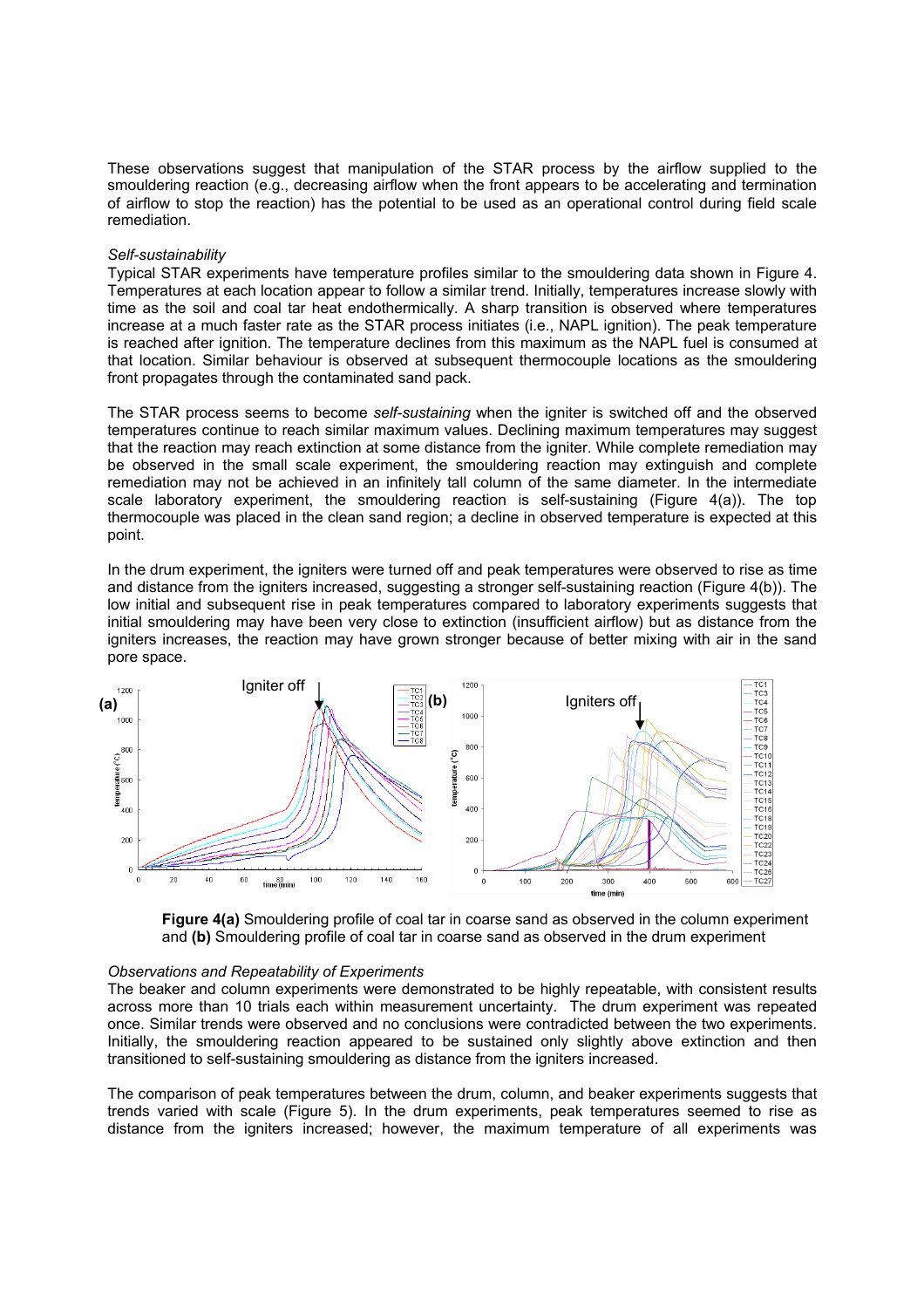observed in the column experiment (Figure  $5(a)$ ). Comparison of the times to reach the peak temperatures suggested that these trends were related to scale as well. If the airflow rate in each experiment is normalised by the area of the cylinder, the resulting oxidant darcy flux allows for some comparison. The average air velocity in the drum in the field experiments was significantly lower than those in the laboratory experiments, so the speed of the smouldering fronts are not expected to be similar. In the smaller scale experiments, the time to reach the peak temperature seems to be a linear function whereas in the drum experiment, the peak temperatures appeared to be reached faster as distance from the igniter increased (Figure 5(b)).



**Figure 5(a)** Peak temperature versus distance did not seem to vary according to scale **(b)**  Propagation velocity of the smouldering front (distance from the igniter versus time to peak temperature) seemed to be affected by scale; the smouldering front appeared to accelerate with distance in the drum experiment.

These observations indicate that the smouldering front accelerated as distance from the igniters increased in the drum experiments and the smouldering reaction was self-sustaining. Because of the increase in scale, heat losses from the boundaries were not as significant as the laboratory experiments. Overall, the drum experiments demonstrate that the STAR process is more robust (i.e., less sensitive to precise timing, more sustainable, more energy efficient) at larger scales. The implications for a commercial field application are promising: as scale increases, the speed and thus efficiency of the STAR process may increase as well. The increase in scale may allow for successful operation at leaner airflow conditions and perhaps leaner contaminant saturations, both significant benefits for full scale remediation operations.

# **Conclusions**

Self-sustaining Thermal Aquifer Remediation (STAR) is a promising novel technology under development for the remediation of NAPL-contaminated soil. STAR has the potential to be implemented in both in situ and ex situ modes. Experiments focused on ex situ applications of STAR at three scales have demonstrated that smouldering combustion of liquid coal tar in an inert soil matrix is a real phenomenon and that it achieves remediation through NAPL destruction. Importantly, like a lit cigarette in an ashtray, the process is self-sustaining after a one-time ignition, suggesting a potential for substantial cost savings over energy intensive remedial techniques. Peak temperatures up to 1000 degrees C were observed at substantial distances from the ignition source well after it was extinguished. In addition, the experiments demonstrate that STAR can be terminated by the operator, providing confidence that the process can be controlled. Moreover, when allowed to run to completion, the process is observed to be self-terminating when no NAPL remained. Substantial heterogeneity is observed to induce channelling of the reaction in the drum experiments, and it is expected that better homogenization of the material and the process apparatus will reduce these effects. In all experiments, substantial volumes of soil contaminated with coal tar up to 25% of the pore space were qualitatively observed, and quantitatively verified, to be entirely